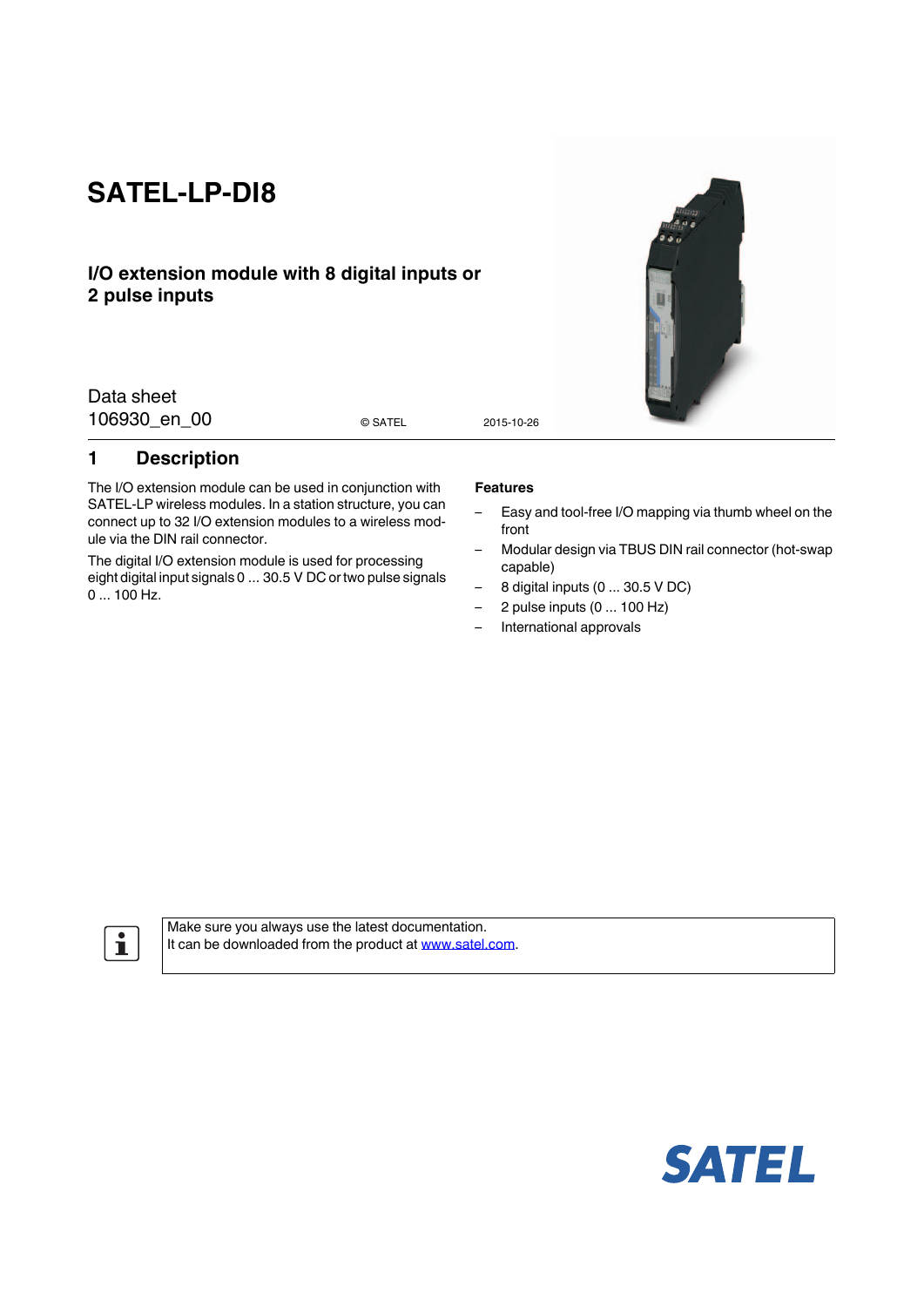<span id="page-1-0"></span>

| $\mathbf{2}$   |             | <b>Table of contents</b> |  |
|----------------|-------------|--------------------------|--|
| 2              |             |                          |  |
| 3              |             |                          |  |
| 4              |             |                          |  |
| 5              |             |                          |  |
|                | 5.1<br>5.2  |                          |  |
| 6              | 6.1         |                          |  |
|                | 6.2         |                          |  |
|                | 6.3<br>6.4  |                          |  |
|                | 6.5         |                          |  |
|                | 6.6<br>6.7  |                          |  |
|                | 6.8         |                          |  |
|                | 6.9<br>6.10 |                          |  |
| $\overline{7}$ |             |                          |  |
|                | 7.1         |                          |  |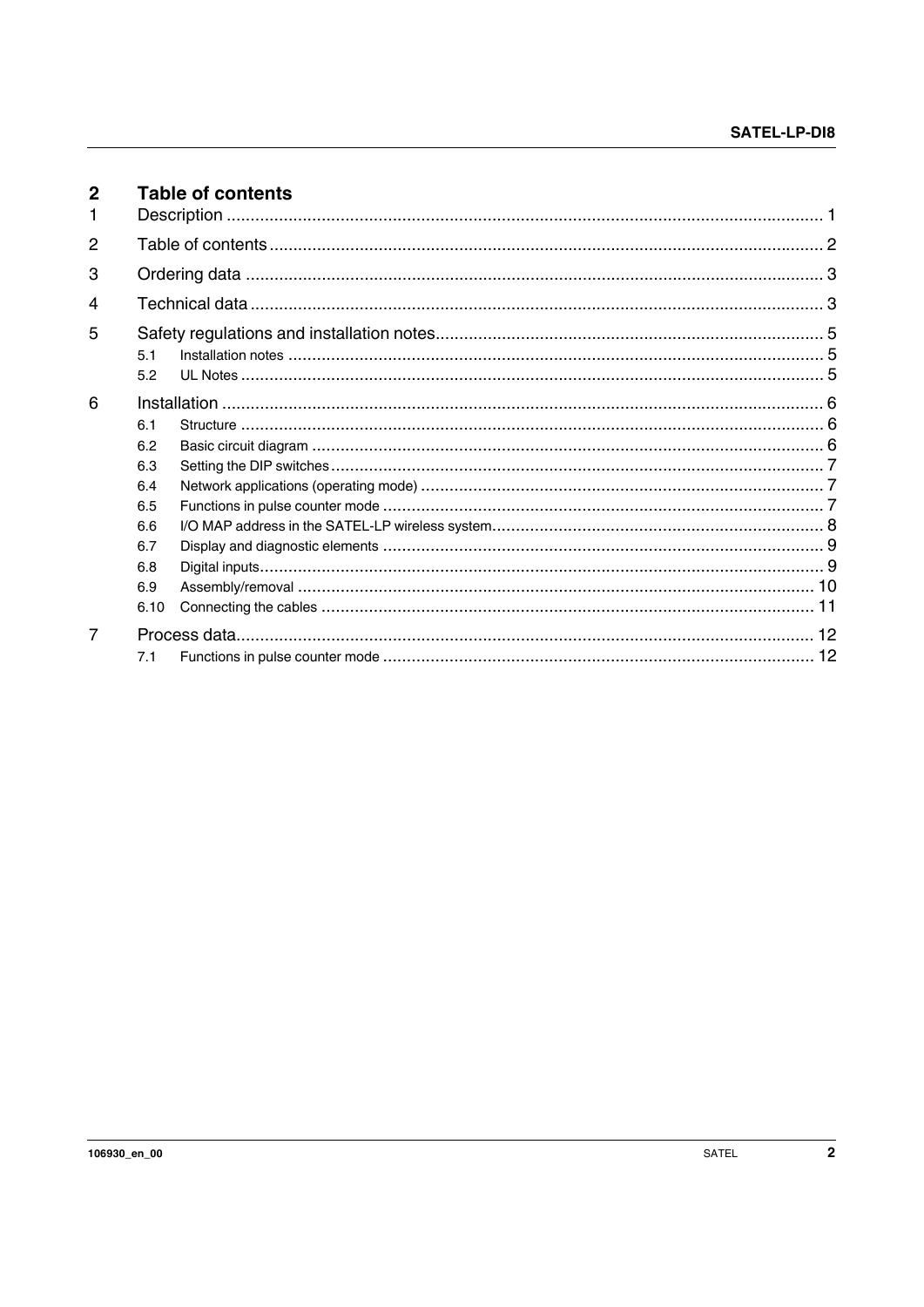## <span id="page-2-0"></span>**3 Ordering data**

| <b>Description</b>                                                                                                                                                                                                       | <b>Type</b>  | Order No. | Pcs./Pkt. |
|--------------------------------------------------------------------------------------------------------------------------------------------------------------------------------------------------------------------------|--------------|-----------|-----------|
| Digital I/O extension module with 8 digital inputs (0  30.5 V DC) or 2 pulse<br>inputs (0  100 Hz), with screw connection, including DIN rail connector                                                                  | SATEL-LP-DI8 | YI0106    |           |
| <b>Accessories</b>                                                                                                                                                                                                       | <b>Type</b>  | Order No. | Pcs./Pkt. |
| 2400 MHz wireless transceiver with RS-232, RS-485 2-wire interface,<br>expandable with I/O extension modules, with screw connection, antenna<br>connection: RSMA (female), including DIN rail connector, without antenna | SATEL-LP24   | YM0424    |           |
| 868 MHz wireless transceiver with RS-232, RS-485 2-wire interface,<br>expandable with I/O extension modules, with screw connection, antenna<br>connection: RSMA (female), including DIN rail connector, without antenna. | SATEL-LP8    | YM0408    |           |
| 900 MHz wireless transceiver (transmitter and receiver) with RS-232 and<br>RS-485 interface, can be extended with I/O extension modules                                                                                  | SATEL-LP9    | YM0409    |           |
| Digital I/O extension module with 8 digital transistor outputs<br>(30.5 V DC/200 mA), with screw connection, including DIN rail connector                                                                                | SATEL-LP-DO8 | YI0107    |           |

## **4 Technical data**

| 17.5 mm / 99 mm / 114.5 mm                                  |
|-------------------------------------------------------------|
|                                                             |
| Ш                                                           |
| any, on standard DIN rail NS 35 in accordance with EN 60715 |
| <b>IP20</b>                                                 |
| $\overline{2}$                                              |
| PA 6.6-FR, green                                            |
| V <sub>0</sub>                                              |
| 1624 Years                                                  |
| 612 Years                                                   |
| 233 Years                                                   |
|                                                             |
| 19.2 V DC  30.5 V DC (TBUS)                                 |
| $\leq$ 18 mA (At 24 V DC, at 25°C)                          |
| Yes                                                         |
|                                                             |
| 8                                                           |
| 0 V DC  30.5 V DC                                           |
| 10 V DC  30.5 V DC                                          |
| $0$ V DC $$ 4 V DC                                          |
|                                                             |
| $\leq$ 10 Hz (Static mode)                                  |
|                                                             |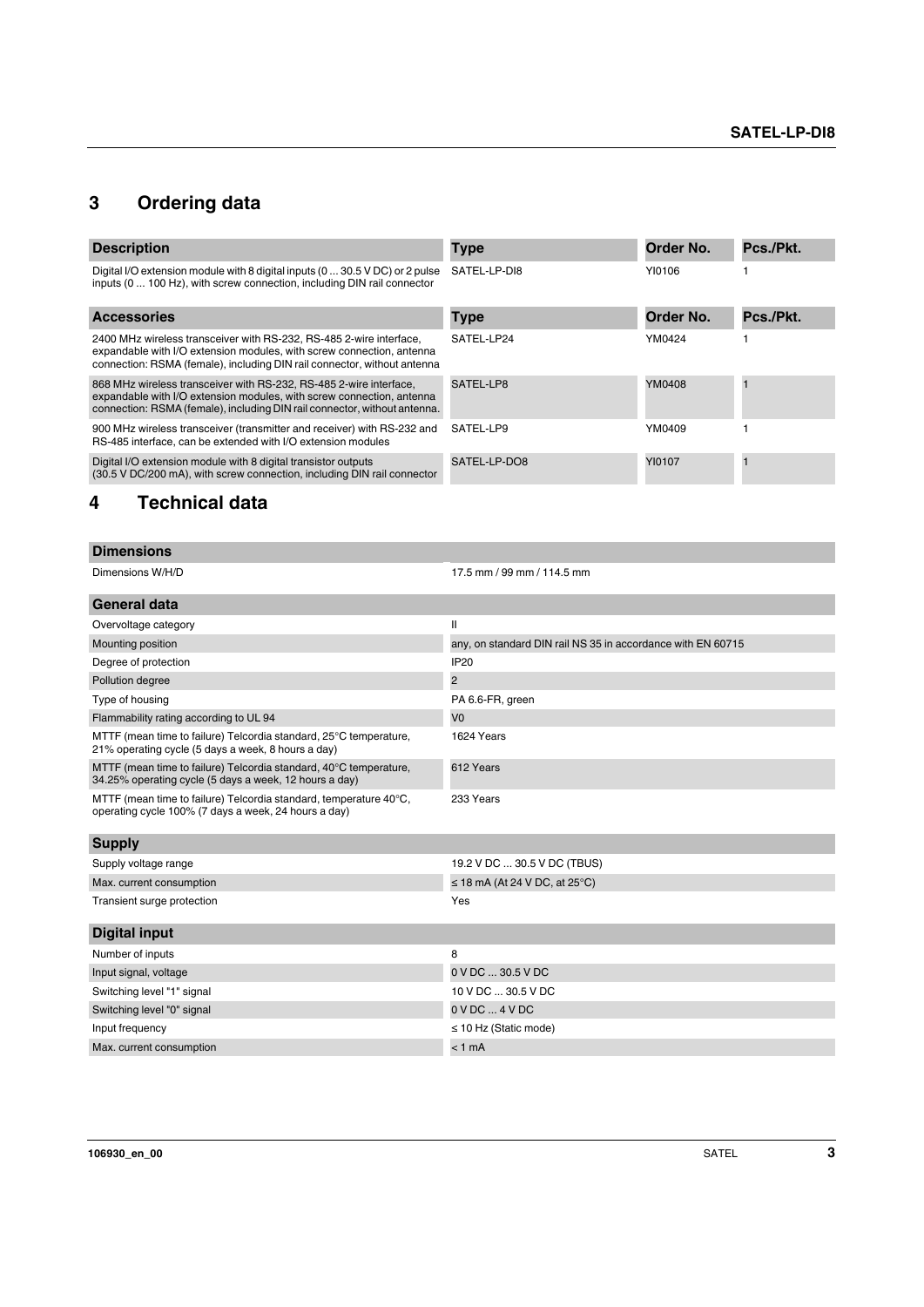| <b>Pulse input</b>                                  |                                                                                                                                                                                                                                                                                                                                                                                                                                  |
|-----------------------------------------------------|----------------------------------------------------------------------------------------------------------------------------------------------------------------------------------------------------------------------------------------------------------------------------------------------------------------------------------------------------------------------------------------------------------------------------------|
| Number of channels                                  | $\overline{c}$                                                                                                                                                                                                                                                                                                                                                                                                                   |
| Voltage input signal                                | 0 V DC  30.5 V DC                                                                                                                                                                                                                                                                                                                                                                                                                |
| Switching level "1" signal                          | 10 V DC  30.5 V DC                                                                                                                                                                                                                                                                                                                                                                                                               |
| Switching level "0" signal                          | $0$ V DC $$ 4 V DC                                                                                                                                                                                                                                                                                                                                                                                                               |
| Input frequency                                     | < 100 Hz (Pulse counter mode)                                                                                                                                                                                                                                                                                                                                                                                                    |
| Pulse length                                        | $\geq$ 5 ms (Pulse/pause ratio 1:1)                                                                                                                                                                                                                                                                                                                                                                                              |
| Process data channel                                | 32 Bit (per channel)                                                                                                                                                                                                                                                                                                                                                                                                             |
| <b>Electrical isolation</b>                         |                                                                                                                                                                                                                                                                                                                                                                                                                                  |
| Digital I/O                                         | 50 V (Rated insulation voltage (between the channel groups 14 and 58/TBUS<br>supply, reinforced insulation according to EN 61010))                                                                                                                                                                                                                                                                                               |
|                                                     | 300 V (Rated insulation voltage (to adjacent devices, basic insulation in accor-<br>dance with $EN 61010)$                                                                                                                                                                                                                                                                                                                       |
| <b>Test voltage</b>                                 |                                                                                                                                                                                                                                                                                                                                                                                                                                  |
| Digital I/O                                         | 1.5 kV AC (50 Hz, 1 min.)                                                                                                                                                                                                                                                                                                                                                                                                        |
| <b>Connection data</b>                              |                                                                                                                                                                                                                                                                                                                                                                                                                                  |
| Connection method                                   | Screw connection                                                                                                                                                                                                                                                                                                                                                                                                                 |
| Conductor cross section, solid                      | 0.2 mm <sup>2</sup> 2.5 mm <sup>2</sup>                                                                                                                                                                                                                                                                                                                                                                                          |
| Conductor cross section, flexible                   | 0.2 mm <sup>2</sup> 2.5 mm <sup>2</sup>                                                                                                                                                                                                                                                                                                                                                                                          |
| Conductor cross section AWG/kcmil                   | 24  14                                                                                                                                                                                                                                                                                                                                                                                                                           |
| Stripping length                                    | 7 mm                                                                                                                                                                                                                                                                                                                                                                                                                             |
| <b>Tightening torque</b>                            | 0.6 Nm                                                                                                                                                                                                                                                                                                                                                                                                                           |
| <b>Status indication</b>                            |                                                                                                                                                                                                                                                                                                                                                                                                                                  |
| Status display                                      | Green LED (supply voltage, PWR)<br>Green LED (bus communication, DAT)<br>Red LED (periphery error, ERR)<br>Green LED (counter mode, CNT)<br>Yellow LED (digital input, DI1)<br>Yellow LED (digital input, DI2)<br>Yellow LED (digital input, DI3)<br>Yellow LED (digital input, DI4)<br>Yellow LED (digital input, DI5)<br>Yellow LED (digital input, DI6)<br>Yellow LED (digital input, DI7)<br>Yellow LED (digital input, DI8) |
| <b>Ambient conditions</b>                           |                                                                                                                                                                                                                                                                                                                                                                                                                                  |
| Ambient temperature (operation)                     | -40 °C  70 °C / -40 °F  158 °F                                                                                                                                                                                                                                                                                                                                                                                                   |
| Ambient temperature (storage/transport)             | -40 °C  85 °C / -40 °F  185 °F                                                                                                                                                                                                                                                                                                                                                                                                   |
| Permissible humidity (operation, storage/transport) | $20\%85\%$                                                                                                                                                                                                                                                                                                                                                                                                                       |
| Altitude                                            | 2000 m                                                                                                                                                                                                                                                                                                                                                                                                                           |
| Vibration (operation)                               | in accordance with IEC 60068-2-6: 5g, 10 Hz  150 Hz                                                                                                                                                                                                                                                                                                                                                                              |
| Shock                                               | 16g, 11 ms                                                                                                                                                                                                                                                                                                                                                                                                                       |
| <b>Certification</b>                                |                                                                                                                                                                                                                                                                                                                                                                                                                                  |
| Conformance                                         | CE-compliant                                                                                                                                                                                                                                                                                                                                                                                                                     |
| UL, USA / Canada                                    | UL 508 Listed<br>Class I, Div. 2, Groups A, B, C, D T4A<br>Class I, Zone 2, IIC T4                                                                                                                                                                                                                                                                                                                                               |
| Conformance                                         |                                                                                                                                                                                                                                                                                                                                                                                                                                  |
| EMC directive 2004/108/EC                           | EN 61000-6-2; EN 61000-6-4                                                                                                                                                                                                                                                                                                                                                                                                       |
|                                                     |                                                                                                                                                                                                                                                                                                                                                                                                                                  |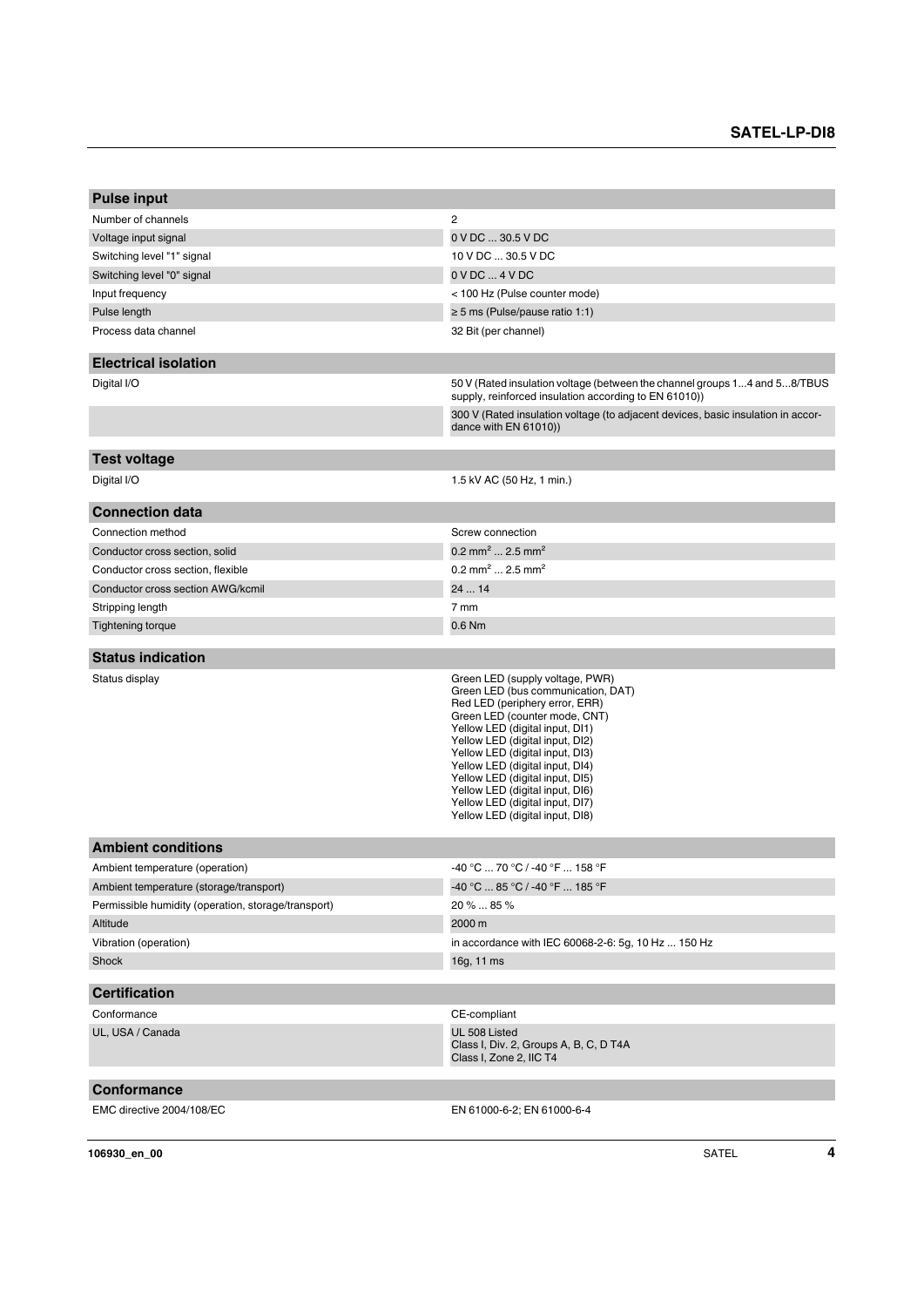## <span id="page-4-0"></span>**5 Safety regulations and installation notes**



## **WARNING: Risk of electric shock**

– Provide a switch/circuit breaker close to the device, which is labeled as the disconnect device for this device or the entire control cabinet.

- Disconnect the device from all power sources during maintenance work and configuration (the device can remain connected to SELV or PELV circuits).
- The housing of the device provides a basic insulation against the neighboring devices, for 300 V eff. If several devices are installed next to each other, this has to be taken into account, and additional insulation has to be installed if necessary. If the neighboring device is equipped with basic insulation, no additional insulation is necessary.

#### <span id="page-4-1"></span>**5.1 Installation notes**



## **WARNING:**

Observe the following safety notes when using the device.

- **•** Installation, operation, and maintenance may only be carried out by qualified electricians. Follow the installation instructions as described.
- **•** When installing and operating the device, the applicable regulations and safety directives (including national safety directives), as well as general technical regulations, must be observed. The technical data is provided in the package slip and on the certificates (conformity assessment, additional approvals where applicable).
- **•** The device must not be opened or modified. Do not repair the device yourself, replace it with an equivalent device. Repairs may only be carried out by the manufacturer. The manufacturer is not liable for damage resulting from violation.
- **•** The IP20 protection (IEC 60529/EN 60529) of the device is intended for use in a clean and dry environment. The device must not be subject to mechanical strain and/or thermal loads, which exceed the limits described.
- **•** To protect the device against mechanical or electrical damage, install it in a suitable housing with appropriate degree of protection as per IEC 60529.

#### <span id="page-4-2"></span>**5.2 UL Notes**

#### **INDUSTRIAL CONTROL EQUIPMENT FOR HAZARD-OUS LOCATIONS 45FP**

- A This equipment is suitable for use in Class I, Zone 2, IIC T4 and Class I, Division 2, Groups A, B, C, D T4A hazardous locations or non-hazardous locations only.
- B WARNING EXPLOSION HAZARD DO NOT DIS-CONNECT EQUIPMENT UNLESS POWER HAS BEEN SWITCHED OFF OR THE AREA IS KNOWN TO BE NON-HAZARDOUS.
- C WARNING EXPLOSION HAZARD SUBSTITU-TION OF COMPONENTS MAY IMPAIR SUITABILITY FOR CLASS 1, DIVISION 2.
- D These devices are open-type devices that are to be installed in an enclosure suitable for the environment that is only accessible with the use of a tool.
- E WARNING Exposure to some chemicals may degrade the sealing properties of materials used in relays within this device.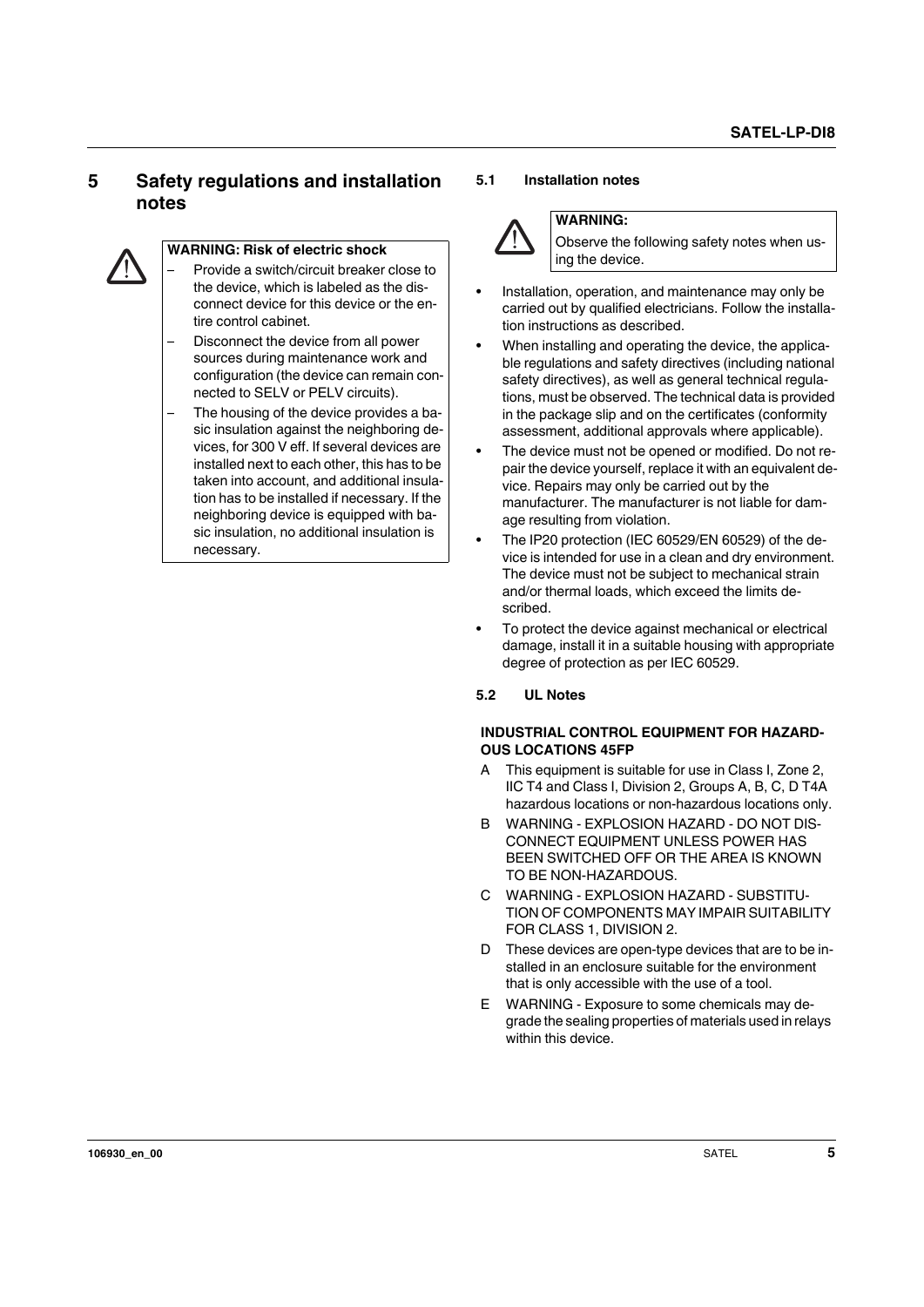## <span id="page-5-0"></span>**6 Installation**



## **NOTE: electrostatic discharge!**

The device contains components that can be damaged or destroyed by electrostatic discharge. When handling the device, observe the necessary safety precautions against electrostatic discharge (ESD) according to EN 61340-5-1 and IEC 61340-5-1.

#### <span id="page-5-1"></span>**6.1 Structure**



## <span id="page-5-2"></span>**6.2 Basic circuit diagram**





Figure 1 Function elements

| Pos.           | <b>Designation</b>                                                                        |
|----------------|-------------------------------------------------------------------------------------------|
| 1              | Digital inputs $3 + 4$                                                                    |
| 2              | Digital inputs $1 + 2$ , DI1: Pulse input 1                                               |
| 3              | White thumbwheel for setting the I/O-MAP address                                          |
| 4              | DIP switch for switching between static mode and<br>pulse counter mode for digital inputs |
| 5              | Connection option for TBUS DIN rail connector                                             |
| 6              | DIN rail                                                                                  |
| $\overline{7}$ | Metal foot catch for DIN rail fixing                                                      |
| 8              | Digital inputs $5+6$                                                                      |
| 9              | Digital inputs 7 + 8, DI7: Pulse input 2                                                  |
| 10             | Status LEDs for digital inputs DI1  DI8                                                   |
| 11             | CNT status LED, green (pulse counter mode)                                                |
| 12             | ERR status LED, red (communication error)                                                 |
| 13             | DAT status LED, green (BUS communication)                                                 |
| 14             | PWR status LED, green (supply voltage)                                                    |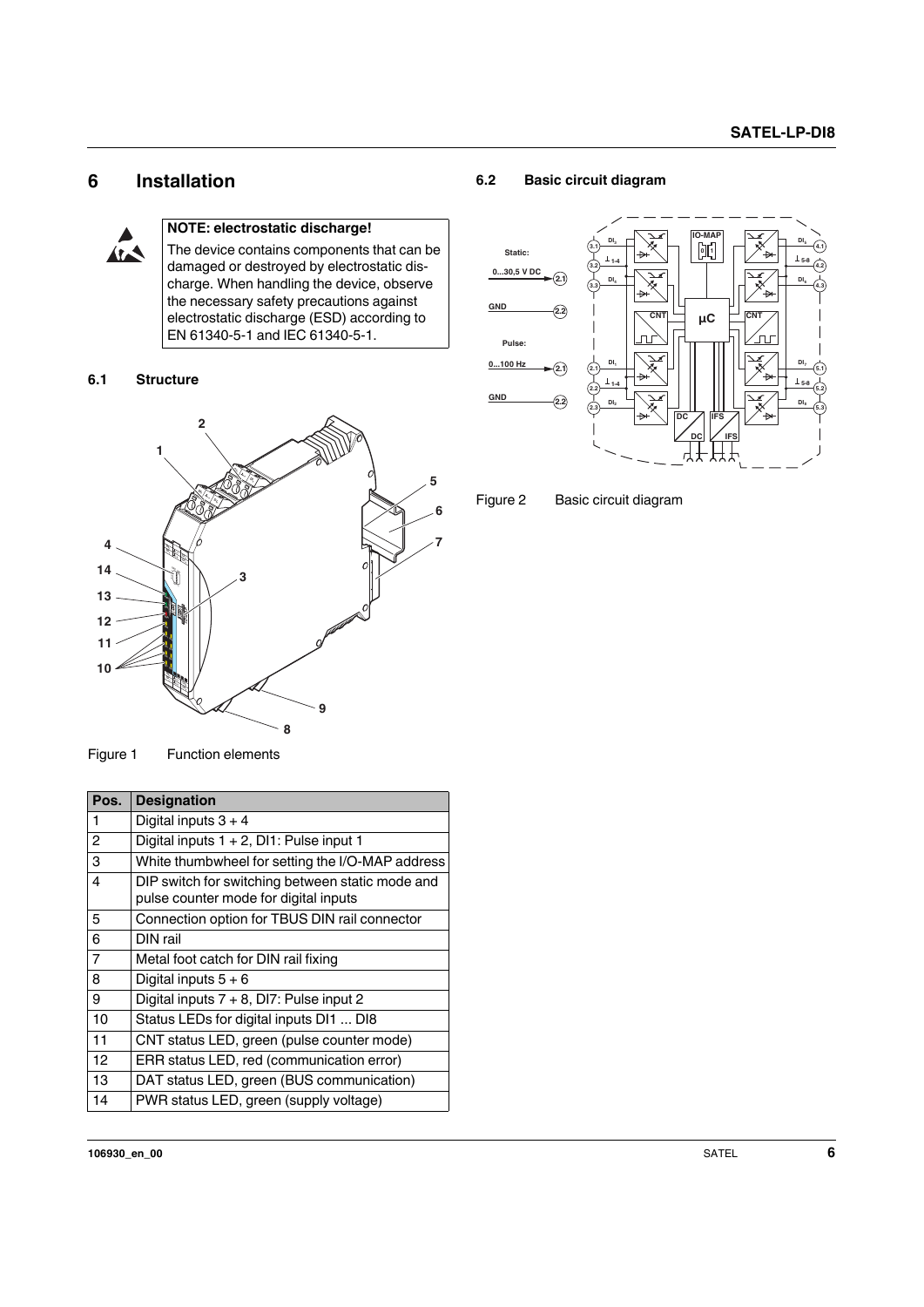#### <span id="page-6-0"></span>**6.3 Setting the DIP switches**

Static mode or pulse counter mode can be selected using the DIP switch.



Figure 3 DIP switches

|                                                                  |                        | <b>DIP switch</b> |   |                            |  |
|------------------------------------------------------------------|------------------------|-------------------|---|----------------------------|--|
| Input                                                            | Configuration          |                   | 2 | 3                          |  |
| Digital IN                                                       |                        |                   |   |                            |  |
|                                                                  | DI1  DI8   Static mode |                   |   | OFF $n.c.$   n. c.   n. c. |  |
| Counter IN                                                       |                        |                   |   |                            |  |
| $DI1+DI7$                                                        | Pulse counter mode     | <b>ON</b>         |   | n. c.   n. c.   n. c.      |  |
| n. c. = not connected, DIP switches $2 \dots 4$ have no function |                        |                   |   |                            |  |

**•** After setting the DIP switch: Switch the device to disconnected and then apply the current again (power-up).

#### <span id="page-6-1"></span>**6.4 Network applications (operating mode)**

You can set the network application of the wireless module with the SATEL-LP-CONF software. All SATEL-LP wireless modules are set to I/O data mode (wire in/wire out) by default.

#### **Wireless module in I/O data mode**

In an I/O-to-I/O network, only the I/O signals of the connected analog and digital I/O extension modules are transmitted. Assign the inputs and outputs of the extension modules quickly using the white thumbwheel.

In this mode, the serial RS-232 and RS-485 interfaces on the wireless module are deactivated.

#### **Wireless module in PLC/Modbus RTU mode**

In PLC/Modbus RTU mode, the wireless master operates as a Modbus slave. The master PLC controls all commands and initiates all data requests.

Input and output data is stored in a Modbus Memory Map in the master wireless module. In this mode, you can access process and diagnostic data for the individual network devices via a Modbus controller.

#### <span id="page-6-2"></span>**6.5 Functions in pulse counter mode**

Max. counter state: 4.294.967.295

| Overrun: | When the maximum counter state is   |
|----------|-------------------------------------|
|          | reached, the counter state is auto- |
|          | matically set to 0.                 |

You can manually reset the counter state in various ways.

#### **Reset counter state via power up**

**•** Disconnect the device power supply and then reconnect the voltage (power up).

#### **Reset counter state via Modbus RTU**

**•** Reset the counter states via Modbus RTU as follows: DI1: bit  $0 = 1$  (register 40xx1) DI7: bit  $1 = 1$  (register 40xx1)

#### **Reset counter state by setting the inputs**

**•** DI1: set input DI3 for 0.5 seconds. DI7: set input DI5 for 0.5 seconds.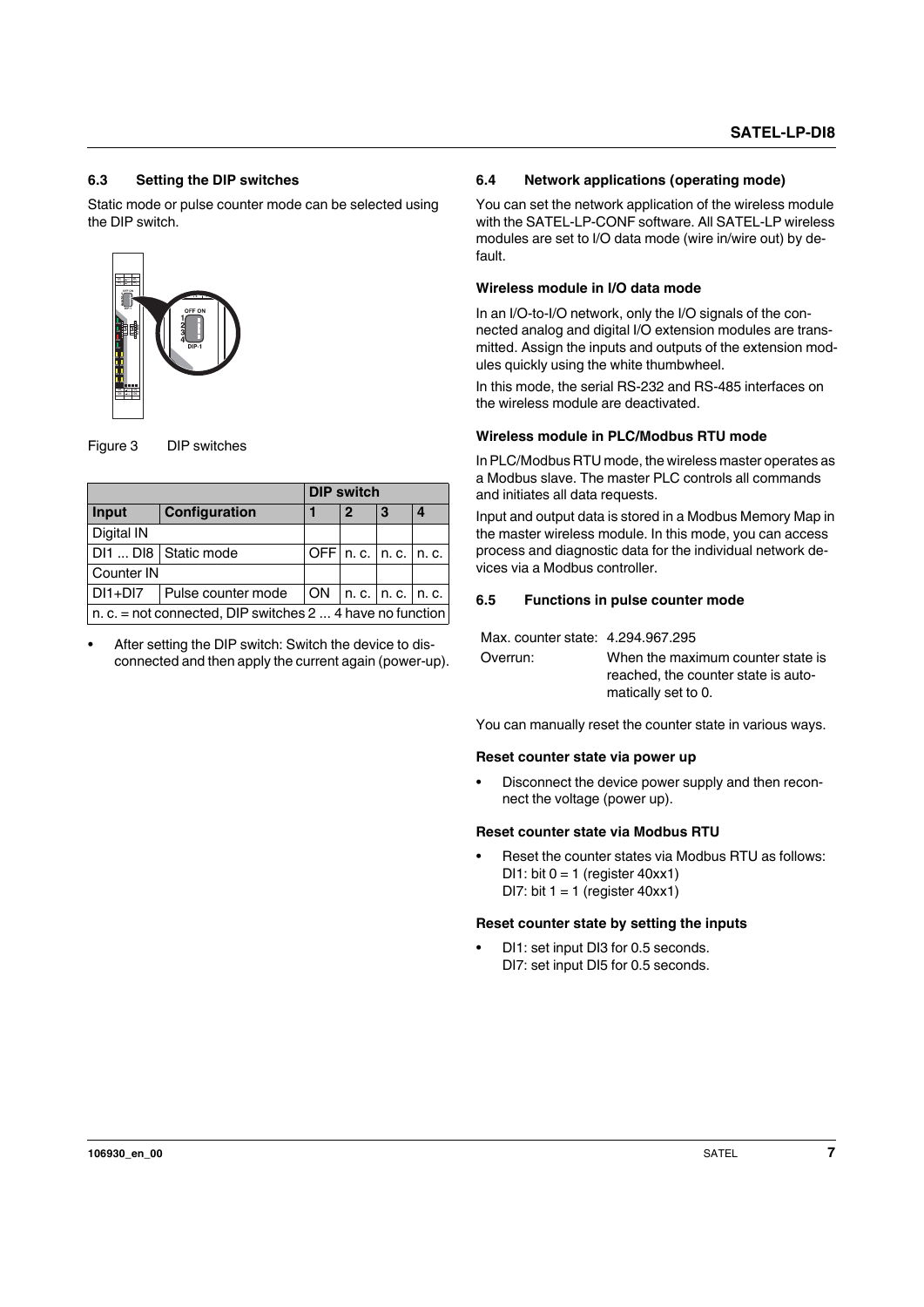#### <span id="page-7-0"></span>**6.6 I/O MAP address in the SATEL-LP wireless system**



Figure 4 Thumb wheel

Use the thumbwheel to set the I/O-MAP address. The extension module in the SATEL-LP wireless system is addressed using the I/O-MAP address.

The following conditions must be met:

The I/O MAP address of an input module may only appear once in the network.

| <b>Thumbwheel</b> | <b>Description</b>                                                                             |
|-------------------|------------------------------------------------------------------------------------------------|
| $01 - 99$         | I/O MAP address                                                                                |
| 00                | Delivery state                                                                                 |
| **. $1^*$ - $9^*$ | Setting not permitted                                                                          |
| $*1 - *9$         | Interface System slave address, for use<br>with other Interface System (IFS) master<br>devices |

## **Wireless module in I/O data mode**

The input device must be provided with the same I/O MAP address as the assigned output device at the other wireless station (I/O mapping).

| Example:     | <b>IO MAP address</b> |
|--------------|-----------------------|
| SATEL-LP-DI8 | 02                    |
| SATEL-LP-DO8 | 02                    |

Only the SATEL-LP-DI8 module can be assigned to the SATEL-LP-DO8 module.

| Static mode           | The digital inputs DI1  DI8 can be<br>mapped to the digital outputs<br>DO1  DO8 of the SATEL-LP-DO8<br>extension module. |  |
|-----------------------|--------------------------------------------------------------------------------------------------------------------------|--|
| Pulse counter<br>mode | No function in the I/O data mode                                                                                         |  |

## **Wireless module in PLC/Modbus RTU mode**

| Static mode           | The I/O data of the eight digital inputs<br>(DI1  DI8) is stored in an internal<br>Modbus memory map in the master<br>wireless module. |  |
|-----------------------|----------------------------------------------------------------------------------------------------------------------------------------|--|
|                       | Access to process and diagnostic<br>data via the Modbus RTU controller                                                                 |  |
| Pulse counter<br>mode | Access to 32-bit process data from<br>the pulse inputs $D11 + D17$ via the<br>Modbus RTU controller                                    |  |

You can read or write the process data via the serial interface of the master wireless module (RAD-ID =  $01$ ) using the Modbus RTU commands (see Section 7).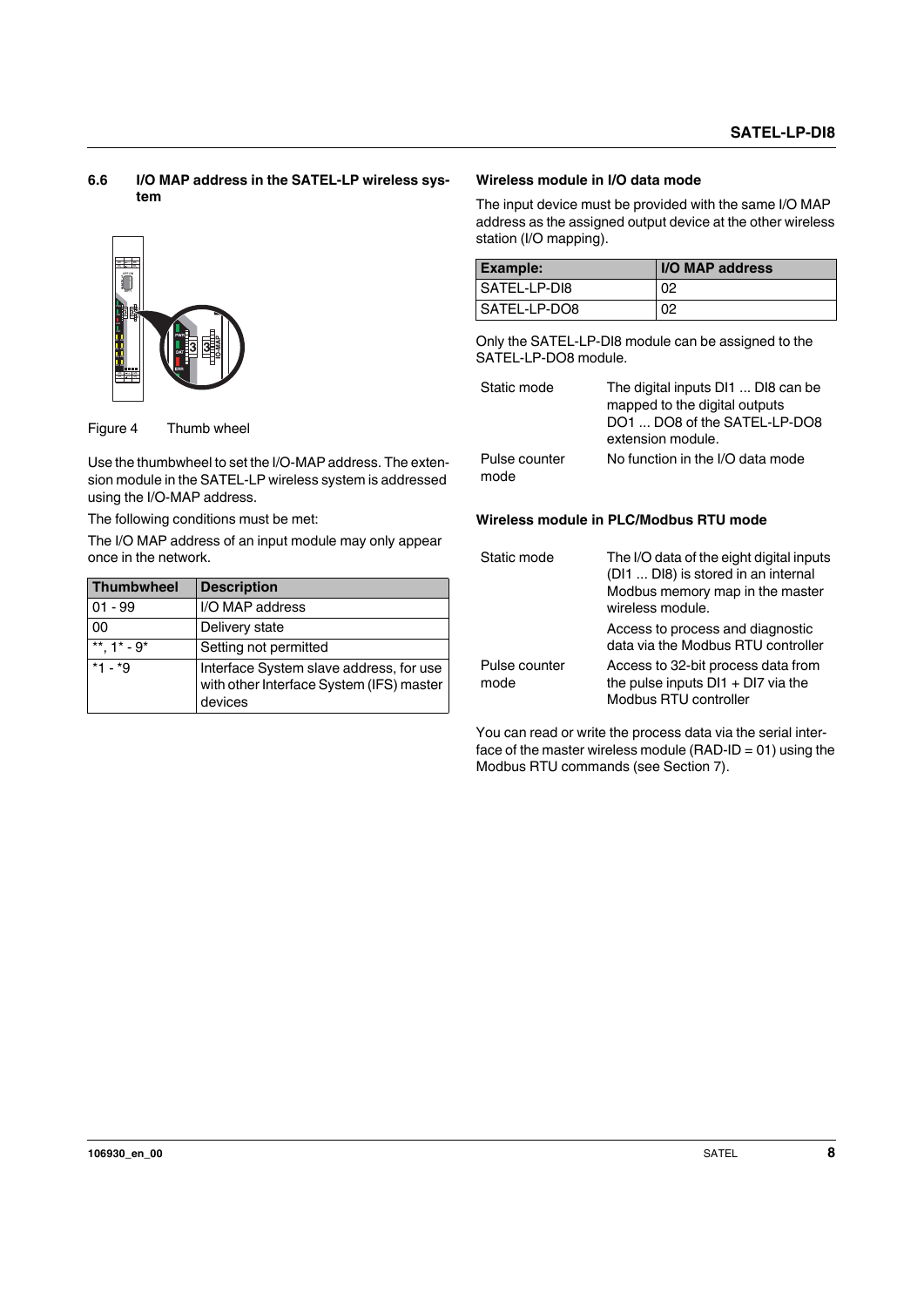## <span id="page-8-0"></span>**6.7 Display and diagnostic elements**

The I/O extension module uses a total of 12 LEDs to indicate the operating states.



Figure 5 Display and diagnostic elements

#### **PWR LED**

The green PWR LED indicates the supply voltage status.

| OFF | No supply voltage |  |
|-----|-------------------|--|
|     |                   |  |

ON Supply voltage OK

## **DAT LED**

The green DAT LED indicates the bus communication status.

| OFF | No communication |
|-----|------------------|
|     |                  |

| Configuration/addressing mode |
|-------------------------------|
|                               |

ON Cyclic data communication

## **ERR LED**

The red ERR LED indicates the error status, e.g., no corresponding output module found (e.g., incorrect addressing).

OFF No error

Flashing **Slow (1.4 HZ):** I/O-MAP address changed, mode switched using DIP switch 1, but not yet read via wireless module. **Fast (2.8 Hz):** no bus communication

ON Critical internal error

## **CNT LED**

The green CNT LED indicates that pulse counter mode is activated.

|  | OFF | Static mode of digital inputs DI1  DI8 |  |
|--|-----|----------------------------------------|--|
|--|-----|----------------------------------------|--|

- Flashing Mode switched using DIP switch 1, but not yet read via wireless module.
- ON Pulse counter mode of digital inputs DI1 + DI7

#### **DI1 ... DI8**

The yellow DI1 ... DI8 LEDs indicate the state of the digital inputs. In pulse counter mode: the DI1 + DI7 LEDs flash in time with the recorded pulses. The DI3 and DI5 LEDs light up when the counter state is reset.

DI3 On (0.5 s) Counter state DI1 reset to 0

DI5 On (0.5 s) Counter state DI7 reset to 0

#### <span id="page-8-1"></span>**6.8 Digital inputs**

The eight inputs are arranged in two groups of four inputs each with a common ground (GND).

The two DC groups are electrically isolated from one another, from the supply voltage (via bus foot), and from other electronic components.

| Static mode | $DIP1 = OFF -$ | Static digital inputs        |
|-------------|----------------|------------------------------|
|             | <b>STATIC</b>  | DI1  DI8 activated,          |
|             |                | $030.5$ V DC                 |
| Pulse coun- | $DIP1 = ON -$  | Pulse inputs DI1 + DI7 acti- |
| ter mode    | <b>IMPULSE</b> | vated, pulse 0  100 Hz       |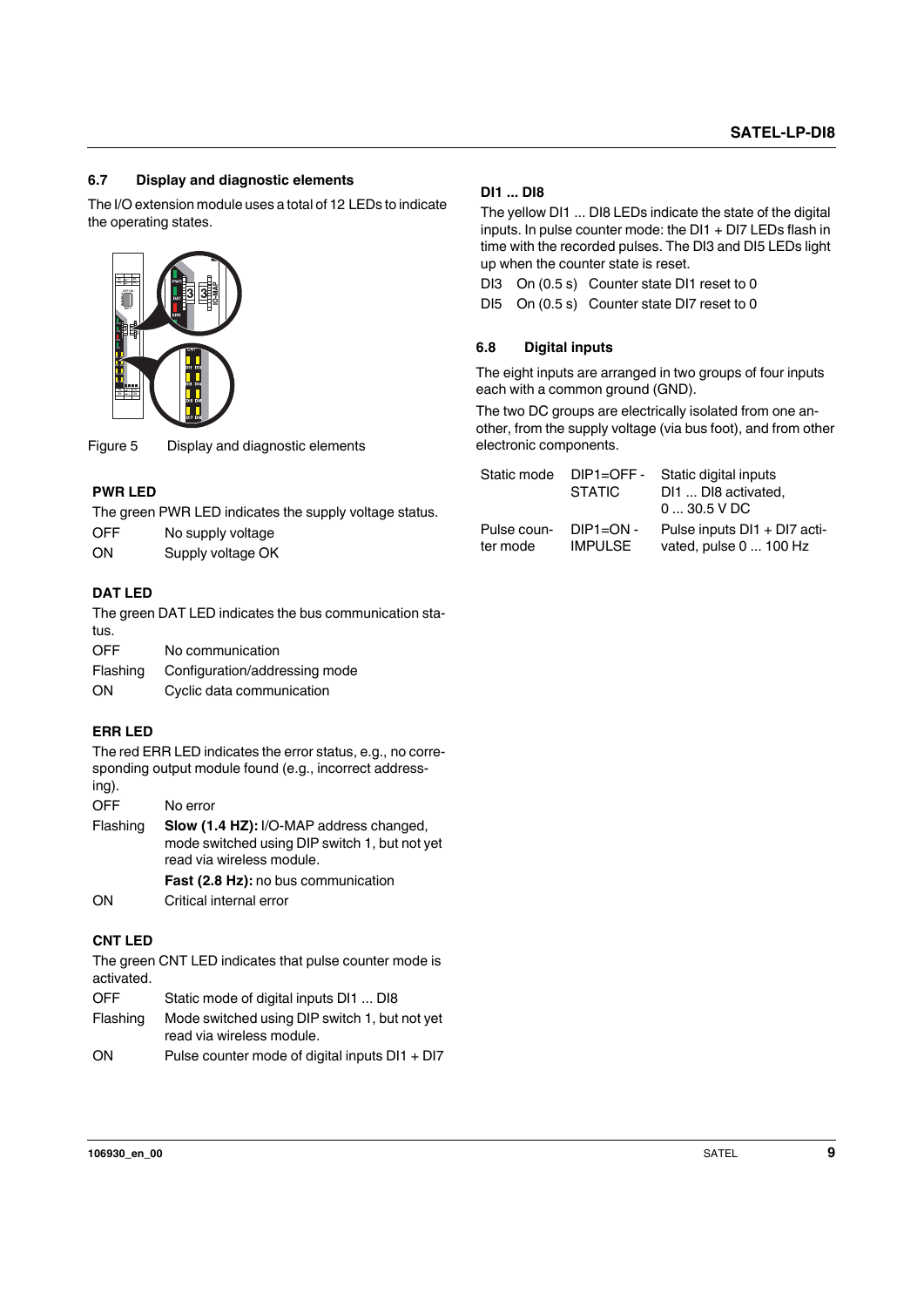#### <span id="page-9-0"></span>**6.9 Assembly/removal**

#### **Connection station with I/O extension modules**

Up to 32 different I/O extension modules can be connected to every wireless module via the DIN rail connector (see accessories). Data is transmitted and power is supplied to the I/O extension modules via the bus foot.



Figure 6 SATEL-LP connection station with up to 32 I/O extension modules

The I/O extension modules must only be mounted to the right of the wireless module.

**To mount on the DIN rail connector, proceed as follows:**



Figure 7 Mounting and removing

When using the device in a connection station, use the 17.5 mm wide DIN rail connector supplied. Only use the DIN rail connector in connection with 24 V DC devices.

- **•** Connect the DIN rail connectors together for a connection station.
- **•** Push the connected DIN rail connectors into the DIN rail.
- **•** Place the device onto the DIN rail from above. Ensure the device and DIN rail connector are aligned correctly.
- **•** Holding the device by the housing cover, carefully push the device towards the mounting surface so that the device bus connector is securely fixed onto the DIN rail connector.
- **•** Once the snap-on foot has been audibly snapped onto the DIN rail, check that it is fixed securely. The device is only mechanically secured via the DIN rail.
- **•** Connect the desired number of I/O extension modules to the wireless module via the DIN rail connector.
- **•** Install the device in suitable housing to meet the requirements for the protection class.
- **•** During startup, check that the device is operating, wired, and marked correctly.

#### **To remove, proceed as follows:**

- **•** Use a suitable screwdriver to release the locking mechanism on the snap-on foot of the device.
- **•** Hold onto the device by the housing cover and carefully tilt it upwards.
- **•** Carefully lift the device off the DIN rail connector and the DIN rail.

 $\mathbf{i}$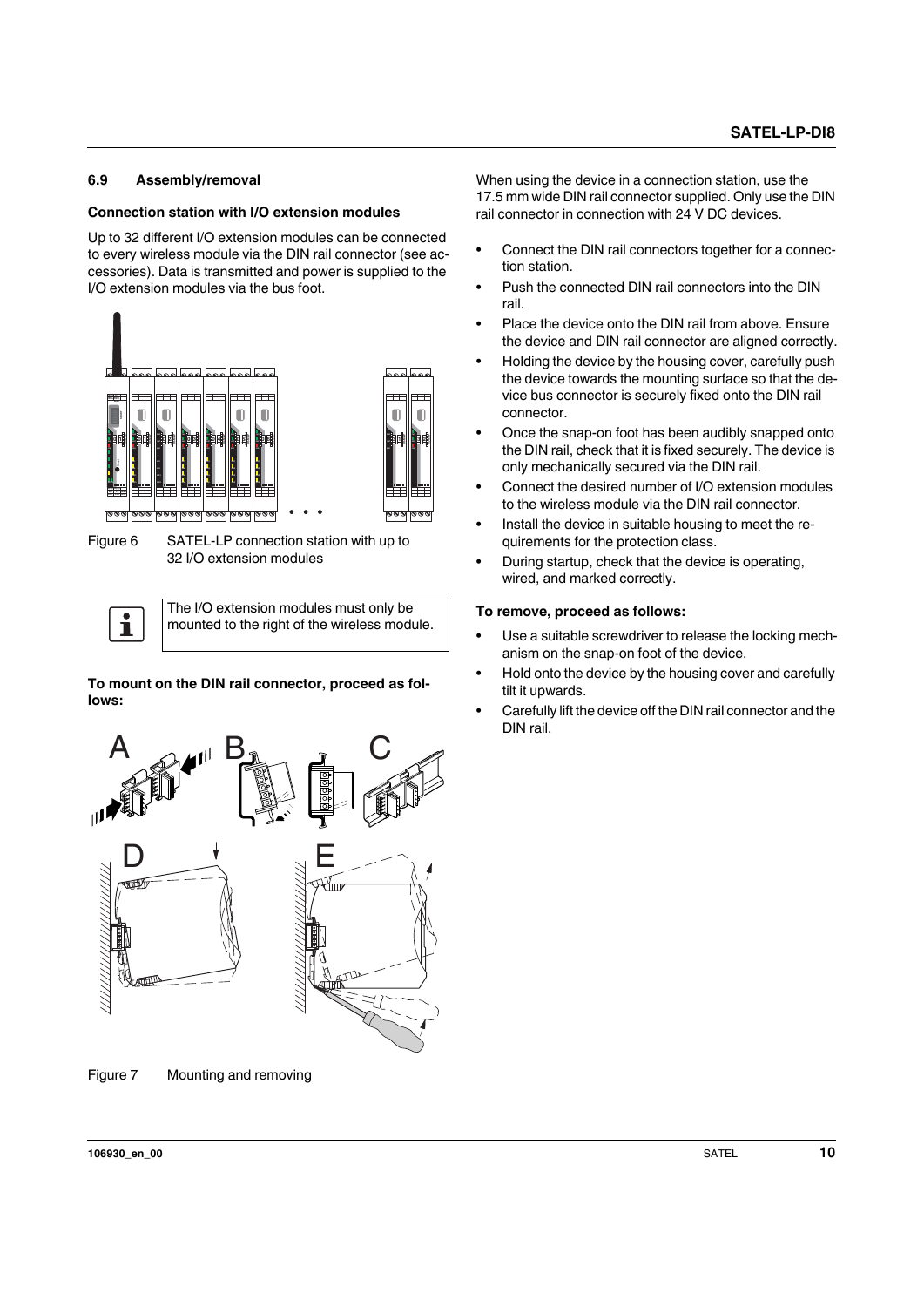#### <span id="page-10-0"></span>**6.10 Connecting the cables**



Figure 8 Connecting the cables

- **•** Crimp ferrules to the wires. Permissible cable cross section: 0.2...2.5 mm².
- **•** Insert the wire with ferrule into the corresponding connection terminal block.
- **•** Use a screwdriver to tighten the screw in the opening above the connection terminal block. Tightening torque: 0.6 Nm